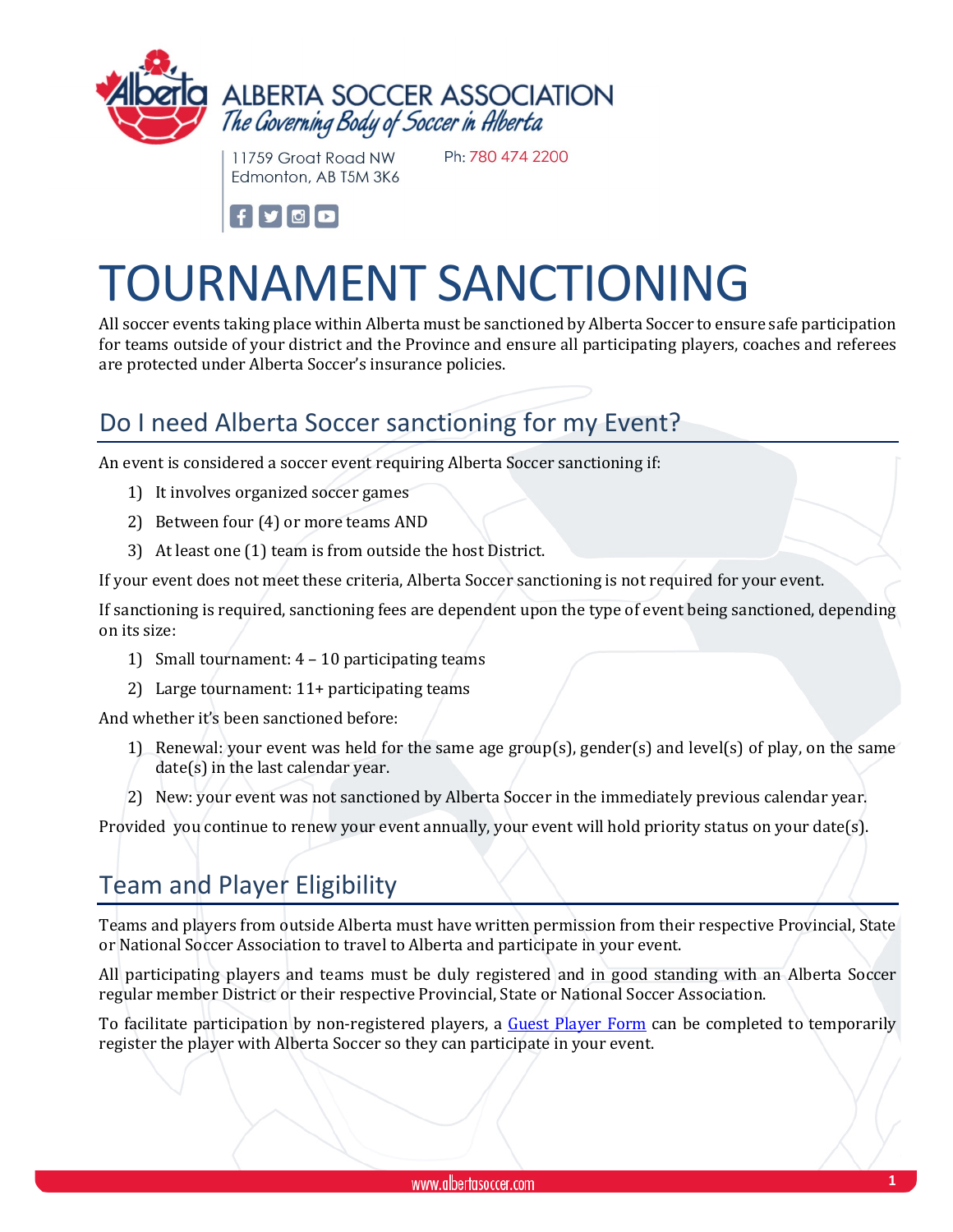

### Timelines

Previously sanctioned events renewing for the same dates as in the prior year can seek sanctioning up to one year in advance of the event date. To retain priority status for your existing event dates, your sanctioning request must be submitted to Alberta Soccer by:

- October 1 for events taking place between May 1 September 30
- March 1 for events taking place between October 1 April 30

Failure to submit sanctioning applications by these dates may result in loss of priority status for an existing event.

New events will be sanctioned a maximum of six (6) months ahead of the event date, unless the dates present no conflict with existing, recurring tournaments, in which case they may be sanctioned upon receipt of completed request form.

# Conflict Checking

To ensure the best chances of success for all events taking place in Alberta, Alberta Soccer limits the number of tournaments that take place at any one time.

Alberta Soccer will not sanction new events offered to the same age group, gender and level of play to take place on the same dates as:

- 1. Provincial, National or Multi-Sport competitions, OR
- 2. Existing Alberta Soccer sanctioned events, EXCEPT:
	- $\circ$  For levels of play of Tier 2 and lower, events that are outside a 100 km radius from the existing event may be sanctioned.
	- o If the host of the existing event provides written notice to Alberta Soccer that the new event may proceed in conjunction with their existing event.

Age groups can be: U5, U7, U9, U11, U13, U15, U17, U19, Senior Open Age, Masters (35+, or any other minimum age limit)

Genders offered can be: Male, Female, Coed (Mixed), or any combination thereof.

Levels of Play can be: Tier 1, Tier 2, Tier 3, etc. generally through Tier 9; Recreational, Invitational, PDP

- Due to their nature, invitational events may be considered for conflicts separately from other events.
- PDP (Provincial Development Program) is considered the highest level of youth play (higher than Tier 1)
	- o PDP events will not be considered in conflict with Tier 1 events.

Event dates are considered based on the relative time of year the event is sanctioned. Events scheduled around a particular holiday or weekend date will be renewed for the same relative time each year. For example, an event sanctioned on the:

- Second weekend in August will be considered renewed on the weekend following the August Long weekend, each year.
- Mother's Day weekend will be considered renewed on the Mother's Day weekend each year.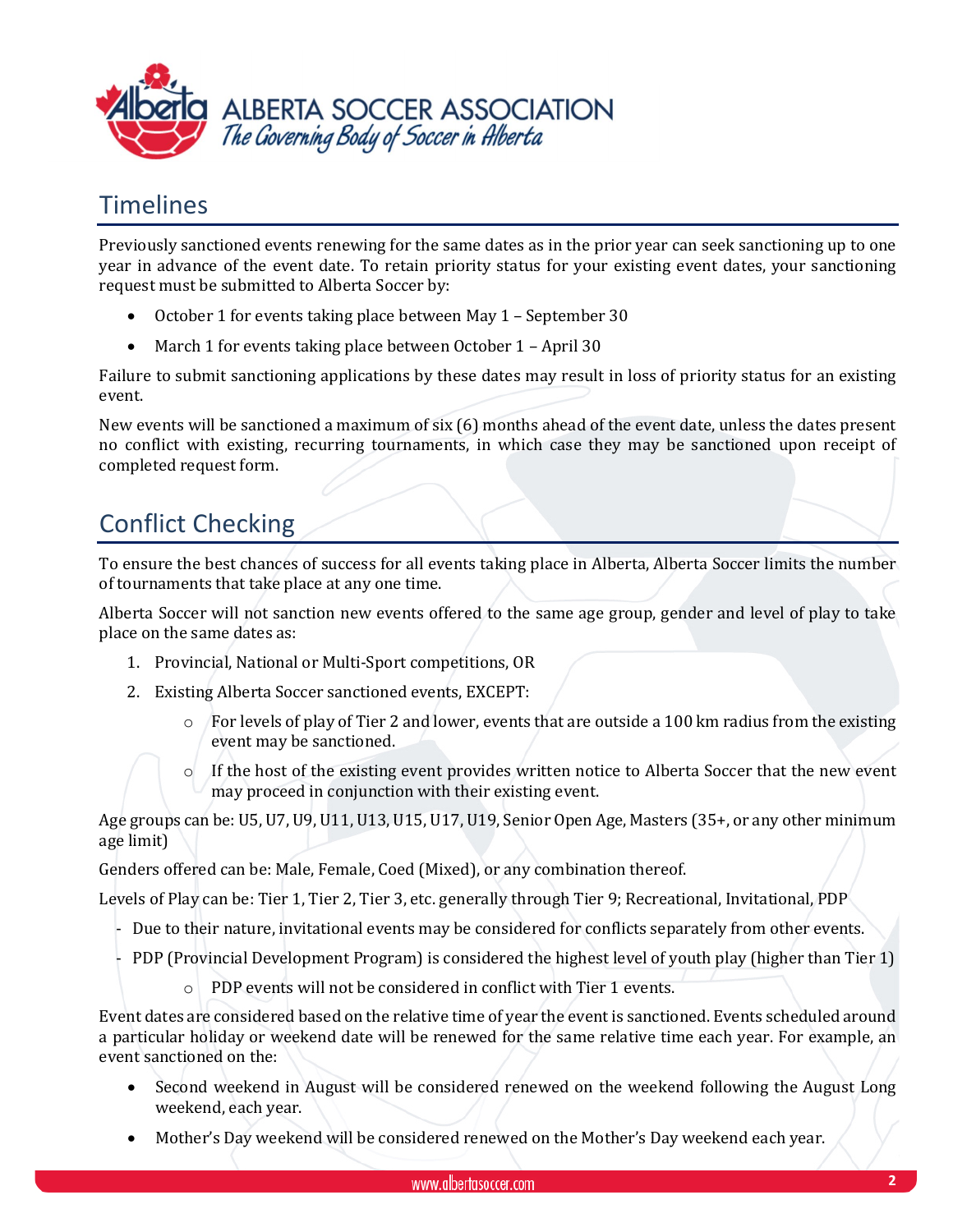

## Rules and Regulations

Alberta Soccer will only sanction events employing the following rules and regulations:

- 1. Events for U5 to U7 players must be compliant with Long Term Player Development (LTPD), festival style with no results and no standings.
- 2. All soccer games must follow the currently published **Laws & Rules found on our website**.
	- a. Outdoor games must follow "IFAB Laws of the Game"
	- b. Futsal games must follow "FIFA Futsal Laws of the Game"
	- c. Boarded indoor games must follow "Alberta Rules of Indoor Soccer (Boarded)"
	- d. Boardless indoor games must follow "Modified Boardless Indoor 7v7, 8v8, 9v9 Rules"
- 3. Soccer games at the following age groups must follow the maximum number of players per side:

| Age Gro <u>up</u> | <b>Maximum</b> # of<br>players per side |
|-------------------|-----------------------------------------|
| U <sub>5</sub>    | 3                                       |
| U7                | 4                                       |
| <b>U9</b>         | 7                                       |
| U11               | 8                                       |
| $U13+$            | 11                                      |

- 4. The Laws and Rules above may only be modified in any of the following ways:
	- o Size of the field of play
	- o Size, weight and material of the ball
	- o Width between the goalposts and the height of the crossbar from the ground
	- o Duration of the periods of play
	- o Substitutions

*Deviations from these published rules that will be employed at your event must be submitted to Alberta Soccer for consideration along with your event sanctioning request.*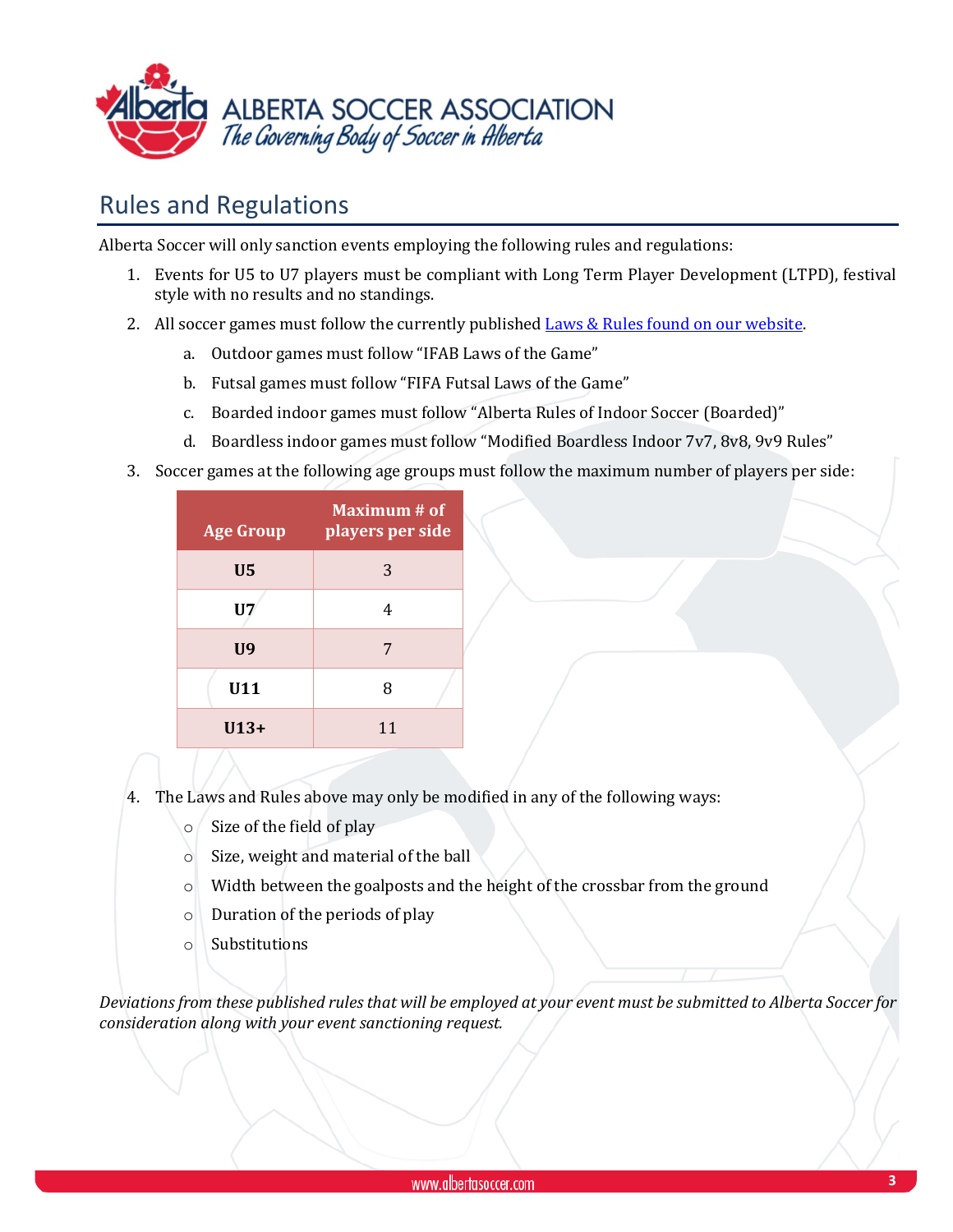

# Referees

Where match officials are used, only those officials published on Alberta Soccer's current list of eligible officials may participate in an Alberta Soccer sanctioned event. Alberta Soccer will provide event organizers with a list of current eligible officials in their area, upon request.

| <b>Game Format</b>                                          | <b>Referee Minimum</b><br><b>Qualifications</b>                       | <b>Assistant Referee</b><br><b>Minimum</b><br><b>Qualifications</b> | <b>Eligible List</b><br><b>Available</b> |  |
|-------------------------------------------------------------|-----------------------------------------------------------------------|---------------------------------------------------------------------|------------------------------------------|--|
| <b>Outdoor - U9 and younger</b><br>(7v7)                    | Any referee on current<br>eligible outdoor list                       | N/A                                                                 |                                          |  |
| <b>Outdoor - U11 and older</b><br>$(8v8 \text{ or } 11v11)$ | Any referee on current eligible outdoor list, except<br>mini referees |                                                                     | On District<br>Ref Centre account        |  |
| <b>Indoor - U9 and younger</b>                              | Any referee on current eligible indoor list                           |                                                                     |                                          |  |
| Indoor - U11 and older                                      | Any referee on current eligible outdoor list, except<br>mini referees |                                                                     |                                          |  |
| <b>Futsal</b>                                               | Any futsal qualified referee                                          | N/A                                                                 | From Alberta Soccer<br>upon request      |  |

Match officials must be appropriately certified to participate in sanctioned events:

#### **If you are not an Alberta Soccer Member District,** you must:

- a. Contact [programs@albertasoccer.com](mailto:programs@albertasoccer.com) at least five (5) weeks ahead of your tournament date to discuss referee requirements;
- b. Submit a full list of all match officials scheduled to participate at your event at least one (1) week ahead of your tournament; and
- c. Submit a full list of all match officials actually used at your event within one week of the conclusion of your event.